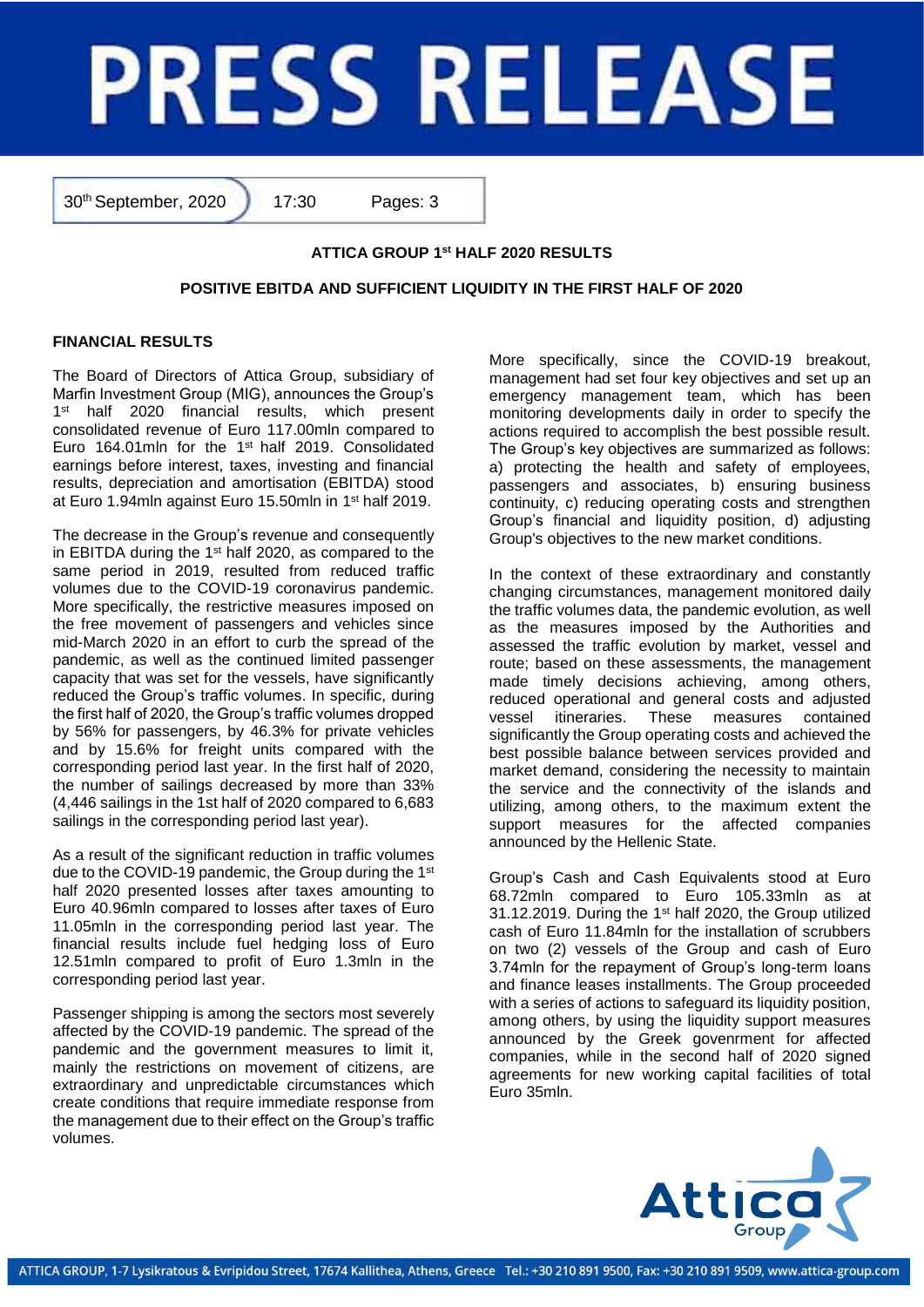The Group tangible assets on 30.6.2020 amounted to Euro 687.75mln versus Euro 688mln as at 31.12.2019 and mainly relate to the vessels owned by the Group.

On 30.6.2020, the Group has long-term debt obligations of Euro 395.54mln compared to Euro 391.70mln as at 31.12.2019 and short-term loan obligations of Euro 12.18mln compared to Euro 19.06mln as at 31.12.2019.

On 30.6.2020, Equity of the Group stood at Euro 372.57mln compared to 431.98mln as at 31.12.2019, which corresponds to Euro 1.7 per share.

### **OPERATING MARKETS**

The fleet of Attica Group, under the trademarks of «Superfast Ferries», «Blue Star Ferries» and «Hellenic Seaways» consists of 30 vessels, out of which 20 are conventional Ro-Pax vessels, nine (9) are highspeedcatamaran vessels and one (1) vessel is a Ro-Ro carrier. All vessels are fully owned by the Group, except for one (1) Ro-Pax vessel, which is under long-term lease. All vessels fly the Greek flag. On 30.6.2020, the Group was employing 1,600 people.

The Group's vessels operate in Greek domestic routes (Cyclades, Dodecanese, Crete, North-East Aegean, Saronic and Sporades) and in the Adriatic Sea (International routes) while one vessel was chartered out abroad.

In the Adriatic Sea and on Crete routes, Group vessels operate in a joint service with vessels of ANEK LINES.

# **SIGNIFICANT EVENTS**

On 15.1.2020, following respective decision of the Extraordinary General Meeting of 18.12.2019, Attica Group announced the specific terms of distribution of profits and optional reserves, in accordance with article 162 par.3 of Law 4548/2018.

On 9.6.2020, Attica Group announced the triple accolade in Loyalty Awards 2020, organized by Boussias Communications. More specifically, Attica Group was awarded with: a) the Gold prize in the Best New Product/Service Loyalty Initiative category regarding the Seasmiles Kiosk, b) the Silver prize in the Best Short-Term Initiative category regarding the Blue Star Ferries #Thaksanartho campaign, c) the Bronze prize in Best Use of Digital Onboarding category regarding the Seasmiles Kiosks and the Infotainment Platform @sea.

On 10.6.2020, Attica Group announced that through a special marking by the Bureau Veritas, under the title 'SAFEGUARD', it was certified that in all vessels of Attica Group, special measures are taken and procedures are applied to address biological risks arising from COVID- 19, with the objective to protect human health.

On 22.06.2020, Attica Group announced its awards in Tourism Awards 2020, organized by Boussias Communications. In particular, Attica Group was awarded as follows: a) Platinum prize in category "Innovation/Innovative Operating Model or Provision of Service" for the "E-Ticket/Boarding Pass", b) Gold prize in category "Travel/Technology Enhanced Experience" for the "On Board Infotainment Platform @sea", c) Gold prize in category "Strategy" for Blue Star Ferries' "First Aid" Program, d) Gold prize in category "Digital Tourism" for the Blue Star Ferries Online strategy e) Silver prize in category "Travel" for the "Seasmiles" Loyalty Program, f) Bronze prize in category "Strategy" for the cooperation with the NGOs "HopeGenesis", "Volunteer Crisis Rescue Team" & "Metadrasi", g)Bronze prize in category "Strategy" for the "Hotel & Ferry" program in Samos, Leros, Chios, Kos and Lesvos.

On 7.7.2020 and 28.7.2020, Attica Group announced that it has completed the installation of scrubbers on BLUE STAR PATMOS and SUPERFAST XI, respectively, and the relevant certifications was issued by the authorized monitoring Vessel Classification Society.

On 17.7.2020, Attica Group announced its certification according to the international standard ISO 27001: 2013 for the Information Security Management System applied by the Group. The certification was obtained from BM TRADA, an accredited Inspection and Certification Agency by the UK certification body UKAS.

On 20.7.2020, Attica Group announced the issuance of the 11th Corporate Responsibility Report, pertaining to 2019 and following GRI Standards guidelines of the Global Reporting Initiative (at "Core" agreement level), which were first applied by Attica Group in the passenger maritime industry worldwide. The Report focuses on issues of interest to the Social Partners in the context of the Group's long-term commitment to responsible operation, referring to 85 GRI publications, 235 quantitative indicators, while also including 38 future goals.

On 18.8.2020, the Group announced receiving the award for the "First Aid" Program of BLUE STAR FERRIES, which took place at the 7th award ceremony of the "Corporate Affairs Excellence Awards 2020 (CAEA)". The program "First Aid" was distinguished in the category "Action / Low Budget Program (Low Budget)".

The Ordinary General Meeting held on 27.8.2020, among other issues, elected a new Board of Directors, given the end of term of office of the previous Board of Directors.